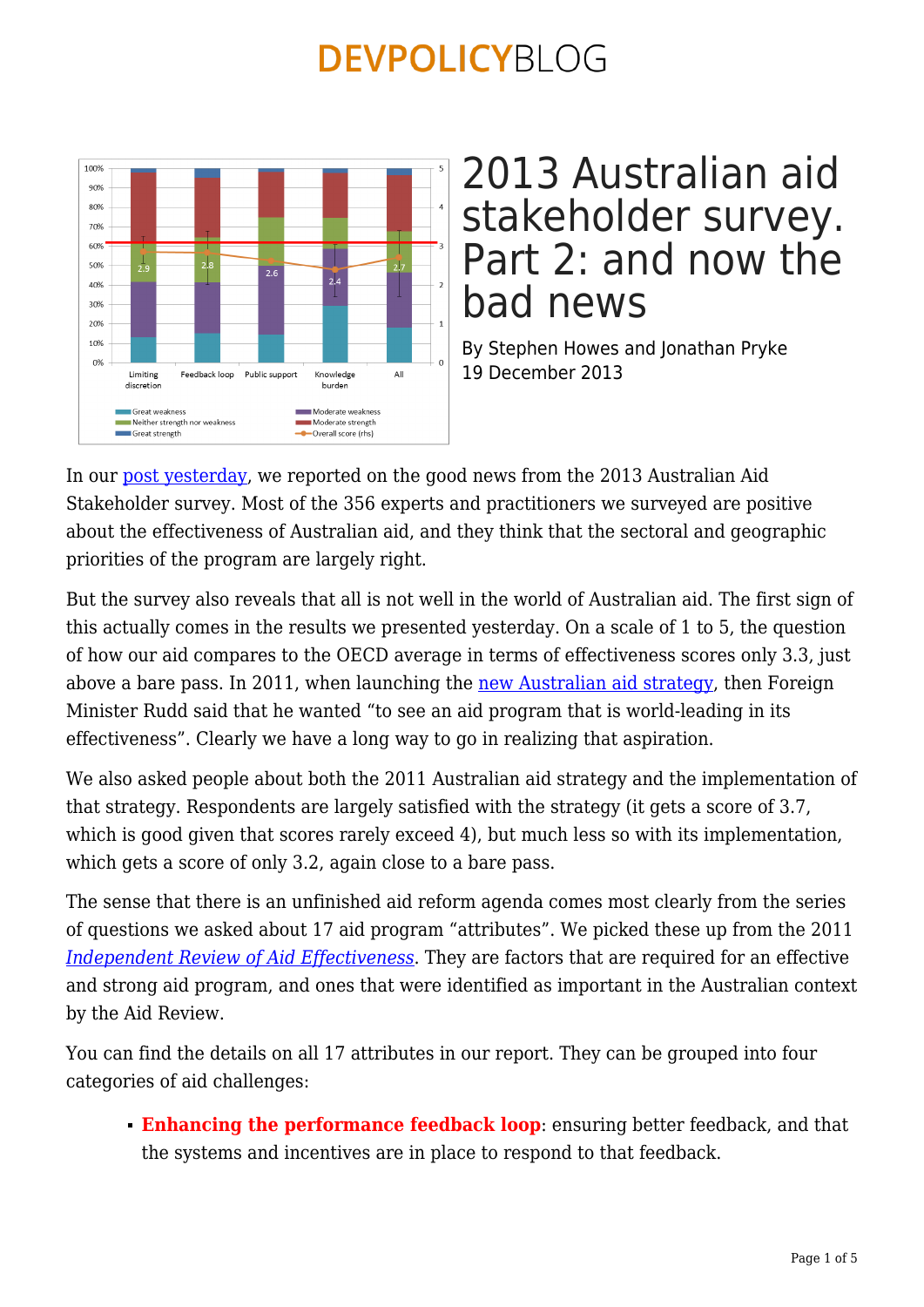- **Managing the knowledge burden**: ensuring that you have the staff and the partnerships to cope with the massive knowledge demands (across countries and sectors) that effective aid requires.
- **Limiting discretion**: ensuring that aid-funded efforts aren't spread too thin.
- **Building popular support for aid:** ensuring that political leadership and community engagement is in place.

By taking the average score for the attributes within each of the four categories, we can rate how well the aid program is doing in in each of these four areas. The figure below uses the same method as the graphs in [yesterday's post](https://devpolicy.org/unfinished-business-key-to-australias-aid-shake-up-20131213/). The columns show averages by category for the proportion of participants responding with each of the 5 options available in relation to each of the 17 aid program attributes: a great weakness; a weakness; neither a weakness nor a strength; a strength; or a great strength. We also assign each response a score from a great weakness (1) to a great strength (5). Averaging across all respondents gives us an average or overall score, where 5 is the maximum, 1 the minimum and 3 a bare pass – indicated by the red line. These scores are shown by the line graph in the figure below. The error bars show the ranges for individual attributes within each of the four categories.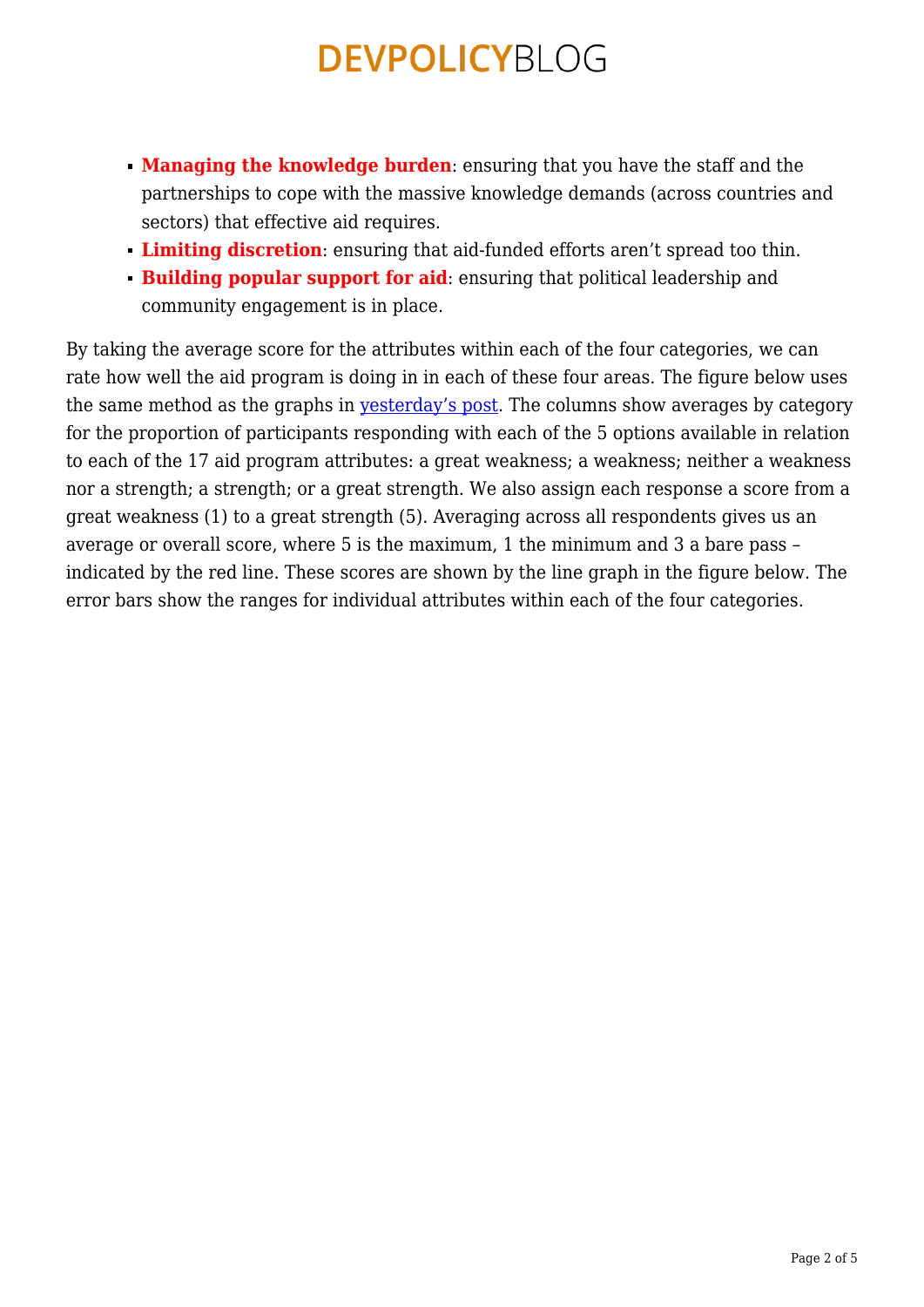

the four categories achieved an average score of 3, a pass mark. The worst-performing was managing the knowledge burden, which achieved a mark of only 2.4, but even the best, limiting discretion, got an average score of only 2.9. The average across all 17 attributes was just 2.7.

The next graph shows the scores for each of the 17 attributes. The one viewed as the greatest strength of the aid program was transparency, which got a score of 3.4, but only six got a score of 3 or above. 11 got a score below 3. Staff continuity was seen as the biggest weakness with a score of only 1.7.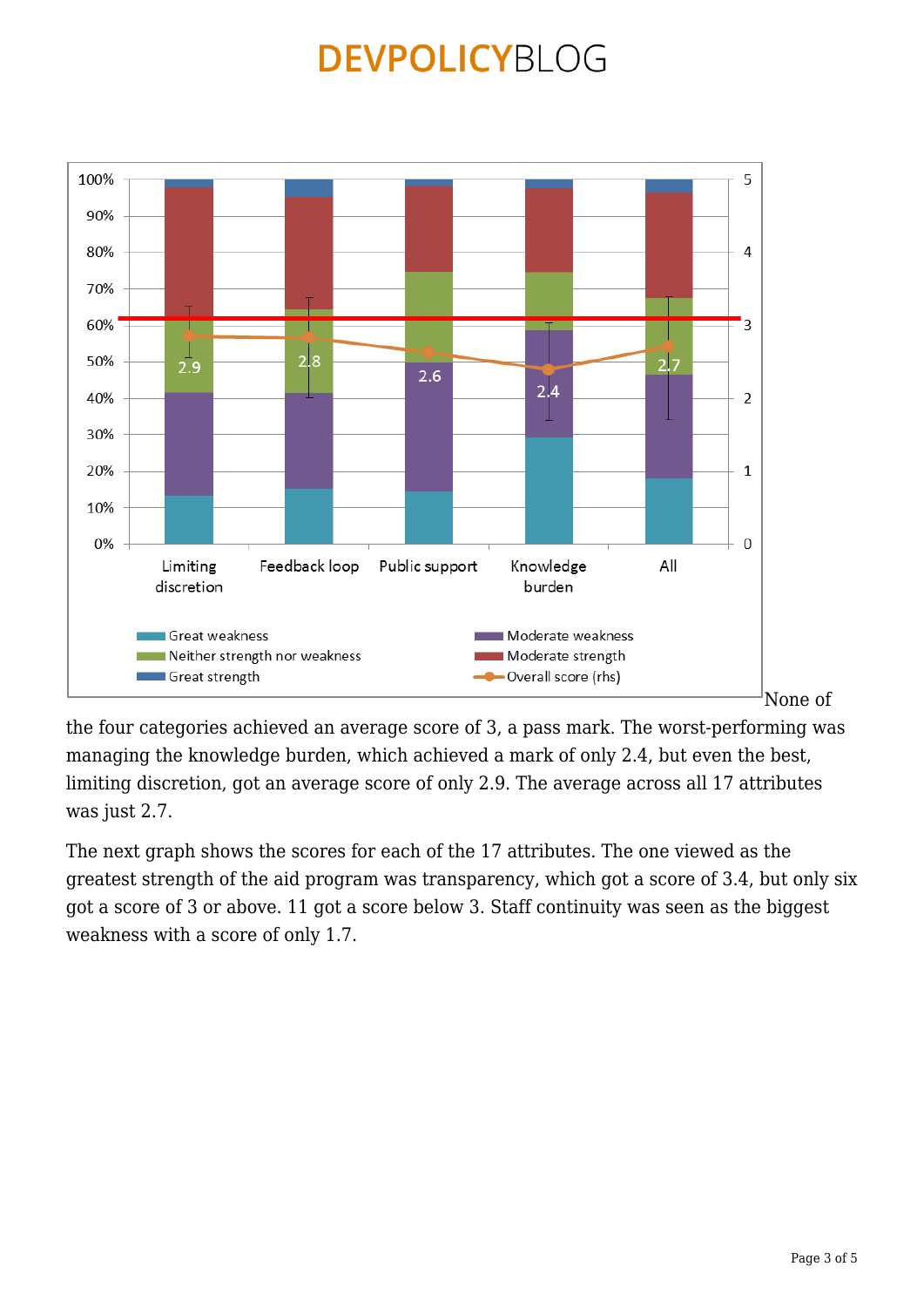

*markers are in the enhancing performance feedback loop category (8 attributes); red are in the limiting discretion category (3 attributes); yellow are in the managing knowledge category (4 attributes); and blue are in the building support category (2 attributes).*

It is interesting to analyse which attributes did better than others, and also to look at differences across stakeholder groups (and all of that is in our report). Overwhelmingly, however, the message from the survey given by all stakeholder groups (whose ratings and rankings are quite similar) is that we have a long way to go on the aid effectiveness front. We might have a pretty good aid program, but the surprisingly low scores for the 17 aid program attributes suggest that we could and should do a lot better.

The 2011 Aid Review's summary assessment of the aid program was: "improvable but good." If we had to summarize the assessment of Australia's aid practitioners and experts, it would be: "good but very improvable."

This is the real challenge facing the new Government when it comes to aid. On the one hand, it is more than encouraging that the Minister for Foreign Affairs has [made](https://devpolicy.org/bishop-on-australian-aid-20131107/) a strong personal commitment to progress aid effectiveness. On the other, the perfect storm of the